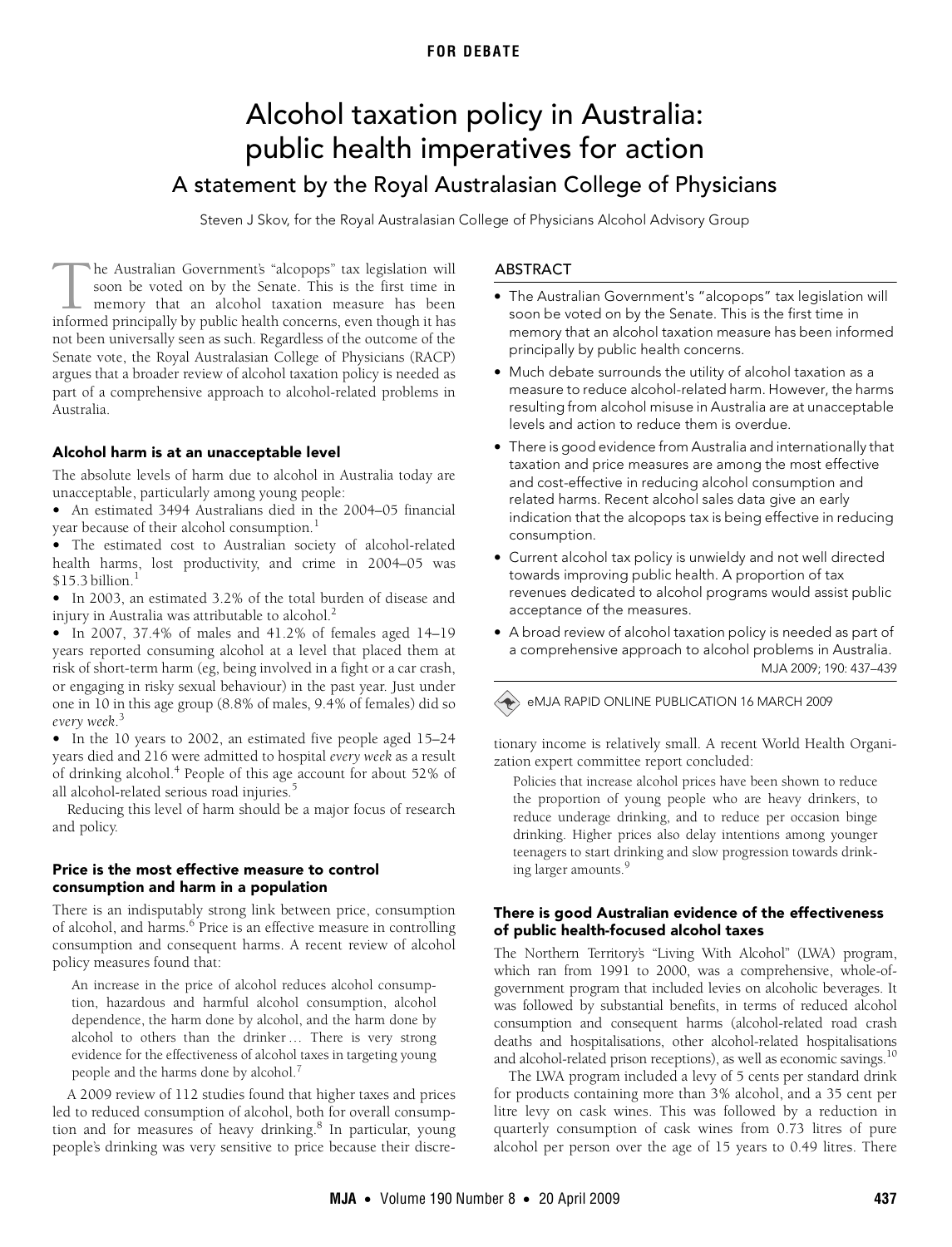was no accompanying increase in consumption of other alcohol products, such as full-strength beer. In the period immediately after removal of the levy, per capita consumption of cask wine increased to  $0.58$  litres of pure alcohol per quarter.<sup>[11](#page-2-11)</sup>

#### Alcohol tax policies are cost-effective

Beyond being effective in reducing alcohol consumption and related harms, controlling price through taxation measures is also considered to be highly cost-beneficial. Collins and Lapsley recently examined the potential cost savings for Australia of a range of interventions aimed at reducing alcohol-related harm.<sup>[12](#page-2-12)</sup> They found strong evidence from a variety of settings for the effectiveness of taxation measures in reducing consumption and subsequent harms. Based on the experience of three other broadly similar countries (Norway, the United States and Italy), they estimated that taxation measures could reduce the social costs of alcohol in Australia by between 14% and 39% (or between \$2.19 and \$5.94 billion in 2004–05 dollars). Another study also examined the cost-effectiveness of a range of interventions and found that volumetric taxation of alcohol (ie, according to the alcohol content) had the lowest intervention costs and provided the greatest benefits in terms of disability-adjusted life years.<sup>13</sup>

# A public health-centred alcohol tax policy

The current alcohol tax system is complex, unwieldy and mainly reflects economic and commercial factors (with the exception of the recent "alcopops" tax). Alcohol tax policy should be strongly informed by public health considerations. Several important measures could be considered:

- a minimum price per standard drink (as has been adopted in
- the recent revision of alcohol taxation in Scotland<sup>14</sup>);
- an underlying volumetric-based system; and
- hypothecation of a proportion of tax revenue for alcohol harmprevention and treatment programs.

The Australian Government's alcopops legislation has been criticised as a "tax grab" by some politicians and the alcohol industry. Any future changes to tax policy likely to benefit public health would also be in the nature of tax increases and would probably suffer the same criticism. This criticism could perhaps be mitigated if the generally large disparity between government revenue from alcohol taxes and government expenditure on alcohol harm-prevention and treatment programs was reduced. The government's announcement of substantial funding for a range of preventive health measures — apparently using alcopops tax revenue — is a welcome step, especially if the two are formally linked.<sup>15</sup>

A large proportion of Australians would probably support increases in alcohol taxes if they were confident that at least some of the funds went into alcohol programs. The 2007 National Drug Strategy Household Survey found that 24% of respondents supported an increase in the price of alcohol per se, but over 40% were in favour of increased alcohol taxes to pay for alcohol harmprevention and treatment programs.<sup>3</sup> During the LWA program in the NT, revenues from the alcohol levies were hypothecated to the program, which contributed greatly to the quantum and sustainability of funding<sup>16</sup> and was considered to have been particularly important in public support for the program (Dr Shirley Hendy, former Director, LWA program, personal communication).

Concerns are sometimes raised that alcohol price increases discriminate against those on low incomes or would not be

effective in reducing consumption for particular groups such as Aboriginal people. However, low-income groups and Aboriginal people suffer disproportionately from alcohol-related harms.<sup>[17](#page-2-17)[,18](#page-2-18)</sup> Cheap cask wine was, along with beer, the drink of choice in most NT Aboriginal communities at the time of the LWA program, and the levy was effective in reducing consumption. Indeed, the recommendations in this article are entirely consistent with those of the Aboriginal Medical Services Alliance NT in their proposal to address alcohol-related harm[.19](#page-2-19)

### Has the alcopops tax worked?

There is not yet much evidence to judge the effect of the tax. The Distilled Spirits Industry Council of Australia commissioned Access Economics to study the impact of the tax on alcohol-related emergency department presentations.<sup>20</sup> Their report concluded that there was no evidence that such events had declined since the introduction of the alcopops tax, and suggested there may even have been an increase. However, an independent review of the Access Economics report noted the inappropriate study design and statistical analysis, and re-examination of the data showed that any increase in presentations after the tax was consistent with an increasing trend over some years before the tax. $21$ 

On the other hand, alcohol sales data from the Nielsen Liquor Services Group, reported by Chikritzhs and colleagues, show a substantial fall in the sales of ready-to-drink beverages in the 3 months following the introduction of the tax, with a smaller shift to other beverages (beer and spirits) and a net reduction in overall sales.<sup>22</sup> Although not conclusive, these observations are consistent with what would be predicted on the basis of international research evidence, $^8$  $^8$  and suggest that the tax is a move in the right direction.

#### Conclusion

Controlling price should be part of a comprehensive suite of actions to reduce alcohol-related harm, including reducing access (eg, trading hours, number of outlets), enforcement of liquor laws, random breath testing of drivers, and national, well funded and ongoing social marketing campaigns. Governments have been reluctant to raise prices and restrict access and have instead preferred to support voluntary industry measures and isolated, individually focused education, in spite of the overwhelming body of evidence and expert opinion that the former measures are effective and the latter measures much less so, if at all. $<sup>6</sup>$  $<sup>6</sup>$  $<sup>6</sup>$ </sup>

The RACP considers that the Australian Government's increase in excise on ready-to-drink products has a sound evidence base and was a step in the right direction. The preliminary evidence suggests that its effect has been positive. The RACP urges the Australian Government to persist with this measure and to undertake a comprehensive review of alcohol tax policy, founded on public health concerns, with hypothecation of a proportion of the revenues for expanded alcohol harm-prevention and treatment programs.

#### Acknowledgements

I am indebted to the Advisory Group members: Bruce Armstrong, Alex Wodak, Nick Walsh, Kate Conigrave and George Rubin, as well as Tanya Chikritzhs, Yvonne Luxford, and John Boffa for their helpful comments on drafts of this article.